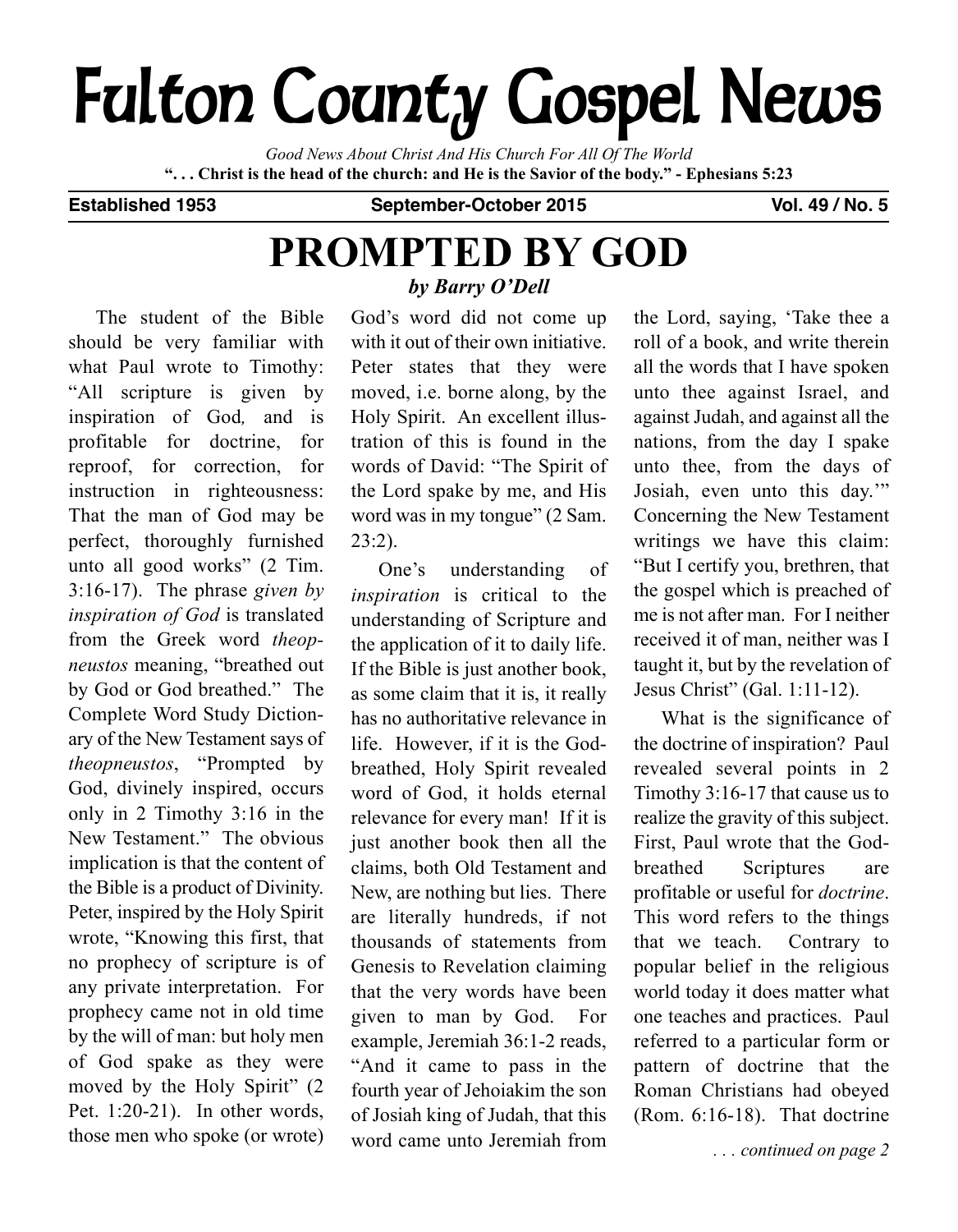#### **FULTON COUNTY GOSPEL NEWS** USPS Publication #211780

. . . is a Periodical publication issued monthly by the church of Christ at Third and Bethel (P.O. Box 251), Mammoth Spring, AR 72554-0251. **POSTMASTER: Please mail all changes of address to the above address.**

FCGN is mailed free of charge to any who care to receive it. We will be happy to add any names to the regular mailing list. If you send in a name we must have a complete address, including number and street name, or RR. or HCR number, plus box number, or a P.O. Box number and the **NINE DIGIT ZIP CODE.** This paper is supported by voluntary contributions for which we are grateful. Financial information will be furnished upon request. **Mail all address corrections or manuscripts to:**

#### **FULTON COUNTY GOSPEL NEWS** P.O. Box 251 Mammoth Spring, AR 72554

|  | Website: www.mammothspringchurchofchrist.com |
|--|----------------------------------------------|
|  |                                              |
|  |                                              |
|  |                                              |

#### *. . . continued from page 1*

led them, and can lead us to be "servants of righteousness." Paul, inspired by the Holy Spirit, commanded that we be united in the same mind and in the same judgment" (1 Cor. 1:10).

Second, Paul wrote that the God-breathed Scriptures are profitable for *reproof*. This word implies that the Scriptures reveal when man is doing something wrong. Jesus quoted the Scriptures to reprove Satan (Matt. 4:3-10). He also quoted Scripture to reprove the Pharisees (Matt. 15:7-9). Stephen referred to many Scriptures in order to reprove the Jews (Acts 7). Reproof is also a necessary part of preaching today. Paul wrote, "Preach the word; be instant in season, out of season; *reprove*, rebuke, exhort with all longsuffering and doctrine" (2 Tim. 4:2).

Third, Paul wrote that the God-breathed Scriptures are profitable for *correction*. Literally, "to set right again, to make straight." God's word does not leave us in the dark. The Bible does not tell us we are wrong and then let us guess as to how we are to get right! David wrote, "The law of the Lord is perfect, converting the soul: the testimony of the Lord is sure, making wise the simple . . . Moreover by them is Thy servant warned: and in keeping of them there is great reward" (Ps.19:7, 11). When man has gone out of the way God has a plumb line that will set him straight again (Amos 7:7-8).

Fourth, Paul wrote that the God-breathed Scriptures are profitable for *instruction in righteousness*. God's word instructs or trains us in the way we should go. David wrote, "Thy word have I hid in mine heart, that I might not sin against Thee" (Ps. 119:11). There are many who do not like the idea of "instructions" or "rules" when it comes to following God. Many want to bring God and His standard down to their level. Many have a zeal for God, but are seeking out their own way of righteousness (Rom. 10:1-3). In order to be righteous (right with God) we must come to Him on

His terms, not our own. The wise man who built his house upon the rock *heard* Jesus and *did* what He said (Matt. 7:24- 27).

Finally, Paul wrote that the God-breathed Scriptures are able to *completely furnish* the child of God in order to do all good works. God's word gives us the capability of doing all things that please Him. Paul and others had been given the Spirit of God so that they could both speak and write the things that God has freely given (1 Cor.2:9-13). It is not impossible to please God. In fact, we are told that our love for God is shown by our keeping His commandments which are not grievous (1 Jn. 5:3). Children of God can be confident that (1) we have the complete, inspired will of God and (2) we are able to read and understand the things that God has revealed to us in order to please Him (Eph. 3:3-5; 5:17). It must be remembered that one's view of the Bible is critical to how one might or might not apply its teachings to his/her life.

#### **GOD'S PLAN OF SALVATION** 1. Hearing the word of God. (Romans 10:17; Acts 16:32).

- 2. Believing what is taught (Mark 16:16; Hebrews 11:6).
- 3. Repentance (Acts 2:38; Luke 13:3; Acts 17:30).
- 4. Confession (Romans 10:9, 10; Acts 8:37).
- 5. Baptism (Acts 2:38; Mark 16:16; I Peter 3:21; Romans 6:3, 4).
- 6. After the above five steps, faithful Christian Living (I Peter 2:11, 12; Revelation 2:10).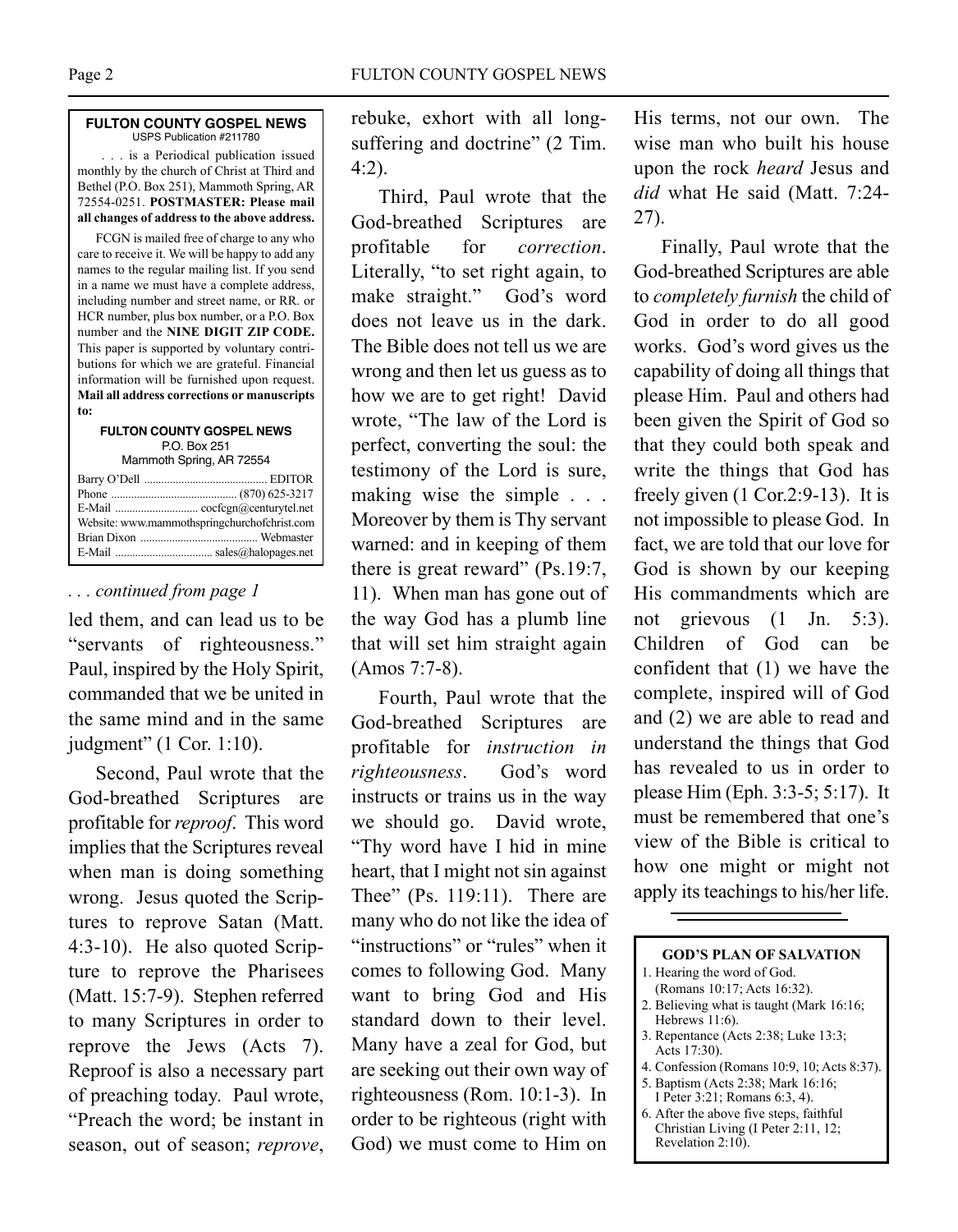## **THE MOODS OF JOHN 3:16**

John: 3:16 states, in part, that those believing in Christ "should not perish, but have everlasting life." Berry's Interlinear New Testament translates the Greek here as "may not perish, but may have life eternal." Both of these translations, as well as the original Greek text, reflect the use of the subjunctive mood. Thus, while the statements of fact in the first part of John 3:16, relative to God's love and sacrifice for mankind, is properly put in the indicative mood; the hoped for results of man's belief in Christ, in the latter part of the verse, could only be expressed by the subjunctive mood. This switch in moods was not accidental.

The subjunctive, per Webster's collegiate Dictionary is, "that mood of a verb representing the denoted action or state not as a fact but as contingent, possible, doubtful, desirable etc." The two quotations following indicate a similar use of the subjunctive mood in the Greek New Testament. "The subjunctive differs from the future indicative in stating what is thought likely to occur, not positively what will occur."1 "The subjunctive is the mood of mild contingency; the mood of probability. While the indicative assumes reality, the subjunctive assumes unreality. It is the first step away from that which is actual in the direction of that which is only conceivable, and, therefore, properly leads the list of the potential moods."2

Thus John is not saying that those who believe in Christ absolutely will not perish and already possess eternal life; but

#### *by Tom Franklin*

rather that such believers should, by virtue of their faith, be equipped to avoid perdition and to attain to eternal life. This is in keeping with what John 1:12 states. He wrote there that those who believe on His name are thereby given the ''power to become the sons of God." *Power to become* is both future and contingent. It points to something that might be attained if necessary requirements are met. Hence believers are not, at the initial point of belief, saved as sons of God; but this belief enables them to become (future conditional) sons of God and to become such as may have (future conditional) everlasting life.

Now let us read John 3:16 again. "For God so loved (a fact– indicative mood) the world that He gave (another fact–indicative mood) His only begotten Son, that whosoever believeth in Him should not perish (a hoped for possibility– subjunctive mood) but have (literally, may have–another hoped for possibility–subjunctive mood) everlasting life." Notice that the Holy Spirit changed the mood of the verbs right in the middle of that verse. An accident? I think not! This change precludes the idea of salvation at the point of faith only, as well as the idea of "once saved, always saved".

As pointed out above, John had written that those who believed on the name of Christ would be given the "power to become the sons of God" (Jn. 1:12). In other words, their faith did not instantly make them sons of God, but, it did give them the ability to become His children. Now John did not change

his mind about this sometime between chapter one and chapter three. So, in John 3:16, he is still rejecting the idea of salvation at the point of faith. That is why he said that believers "should not perish" but "may have" (Douay Version) everlasting life. That faith should lead them to obey the Lord and obtain eternal salvation. Note that Hebrews 5:9 states that Jesus is "the author of eternal salvation unto all them that obey him."

If in John 3:16 we change the "should not perish" to "shall not perish" as the NIV does, we have changed the meaning to what the Baptists and Calvinists have always maintained that it meant, i.e. saved immediately at the point of faith, and once saved always saved. Hence, the Holy Spirit guided John to switch to the subjunctive mood in the middle of this one verse in order to avoid teaching two false doctrines. Isn't it amazing to note how effectively the very language of John 3:16, properly translated, refutes the false doctrines that a person, at the moment of belief in Christ, is saved both instantly and irrevocably?

I've seen articles written by some (who should know better) who were interpreting John 3:16 from an NIV perspective, i.e. that John is affirming that all who believe shall be saved. Recognizing that this would teach salvation by faith only, they then felt obligated to come up with a definition of faith that would include all of the things necessary to obeying the gospel. One way they do this is to say that faith or